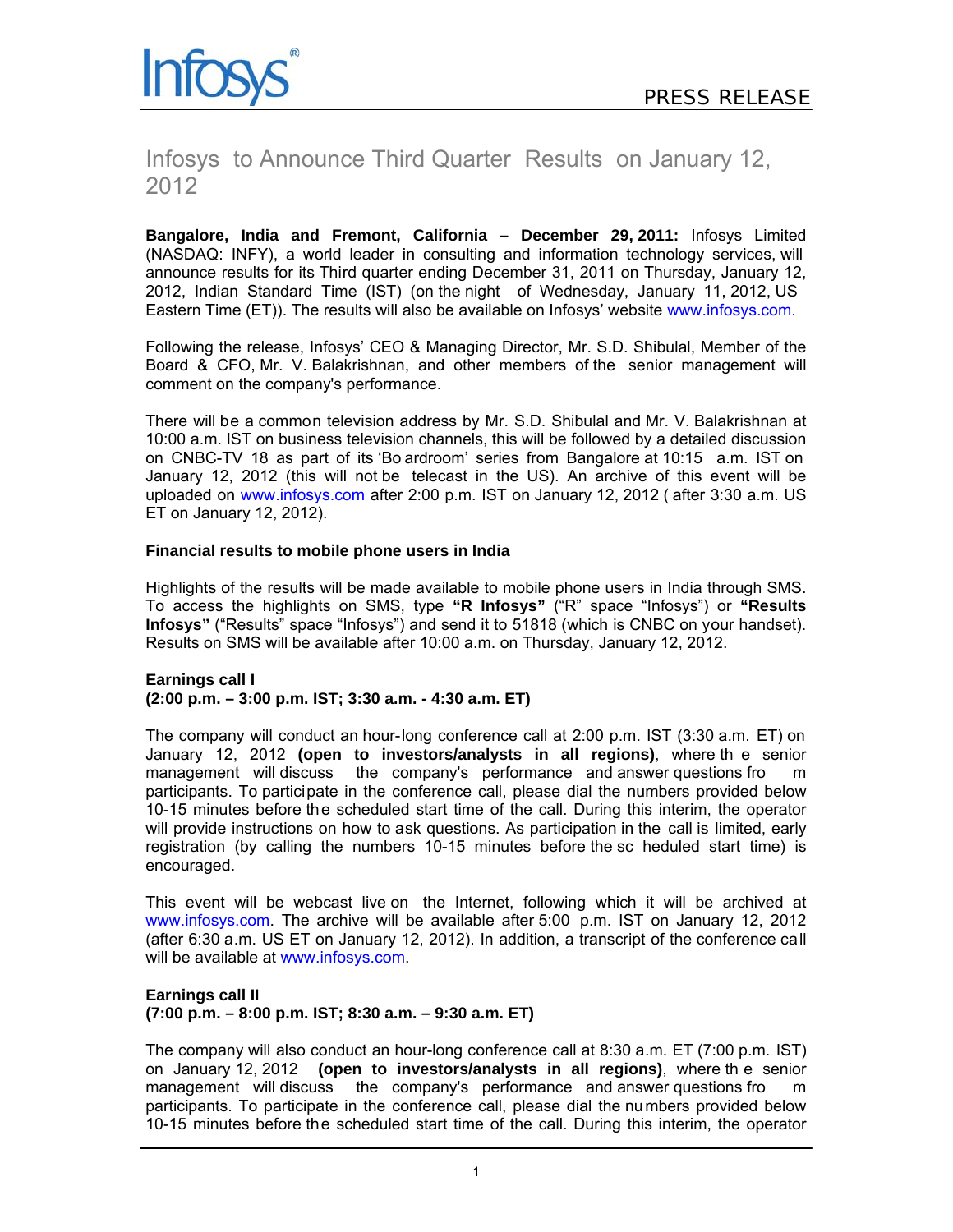

will provide instructions on how to ask questions. As participation in the call is limited, early registration (by calling the numbers 10-15 minutes before the sc heduled start time) is encouraged.

This event will be webcast live o n the Internet and an arc hive can be accessed at www.infosys.com after 11:00 a.m. ET on January 12, 2012 (after 9:30 p.m. IST on January 12, 2012). A transcript of the conference call will be available at www.infosys.com.

## **Summary of events**

| <b>Event</b>                                                        | Date and Time                                                      | <b>Web-site/Channel</b>                   | <b>Telephone / Fax</b><br>No. |
|---------------------------------------------------------------------|--------------------------------------------------------------------|-------------------------------------------|-------------------------------|
| Earnings release<br>over the wire<br>services                       | Morning of<br>January 12, 2012<br>(IST)                            | www.infosys.com                           |                               |
|                                                                     | Night of<br>January 11, 2012 (ET)                                  |                                           |                               |
| Live broadcast of<br>management's<br>comment on the<br>results      | 10:00 a.m.<br>January 12, 2012<br>(IST)                            | <b>Business</b><br>television<br>channels |                               |
|                                                                     | $10:15$ a.m.<br>January 12, 2012<br>(IST)<br>No telecast in the US | CNBC-TV 18                                |                               |
| Archived<br>webcast of<br>management's<br>comment on the<br>results | 2:00 p.m.<br>January 12, 2012<br>(IST)                             | www.infosys.com                           |                               |
|                                                                     | $3:30$ a.m.<br>January 12, 2012 (ET)                               |                                           |                               |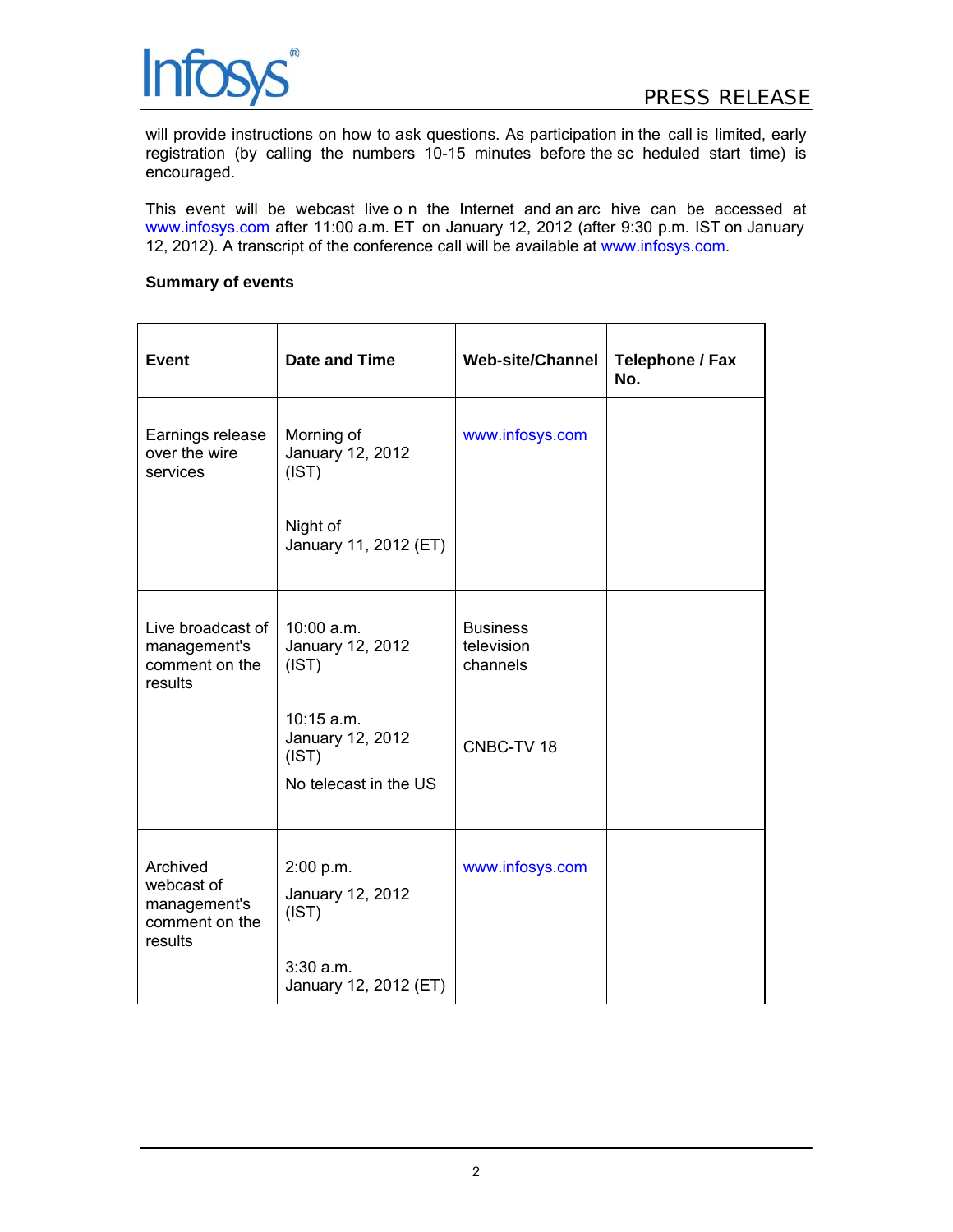

| Earnings<br>conference call<br>(open to<br>questions for<br>investors/<br>analysts in all<br>regions) | $2:00$ p.m. $-3:00$ p.m.<br>January 12, 2012<br>(IST)<br>$3:30$ a.m. $-4:30$ a.m.<br>January 12, 2012 (ET)<br>Questions during the<br>call can be addressed<br>to<br>sandeep_mahindroo<br>@infosys.com | www.infosys.com<br>India | <b>TOLL MUMBAI:</b><br>+91 22 6629 0463<br>+91 22 4039 2463<br><b>TOLL</b><br><b>BANGALORE:</b><br>080 6000 1221<br>080 3940 3977 |
|-------------------------------------------------------------------------------------------------------|--------------------------------------------------------------------------------------------------------------------------------------------------------------------------------------------------------|--------------------------|-----------------------------------------------------------------------------------------------------------------------------------|
|                                                                                                       |                                                                                                                                                                                                        | Singapore                | TOLL-FREE:<br>800-101-2045                                                                                                        |
|                                                                                                       |                                                                                                                                                                                                        | Hong Kong                | TOLL-FREE:<br>800-964-448                                                                                                         |
|                                                                                                       |                                                                                                                                                                                                        | Japan                    | TOLL-FREE:<br>00531-161-110                                                                                                       |
|                                                                                                       |                                                                                                                                                                                                        | <b>UK</b>                | TOLL-FREE:<br>0808-101-1573                                                                                                       |
|                                                                                                       |                                                                                                                                                                                                        | Germany                  | TOLL-FREE:<br>800-181-4445                                                                                                        |
|                                                                                                       |                                                                                                                                                                                                        | Canada                   | <b>TOLL-FREE:</b><br>18778811170                                                                                                  |
|                                                                                                       |                                                                                                                                                                                                        | France                   | TOLL-FREE:<br>0800-914-745                                                                                                        |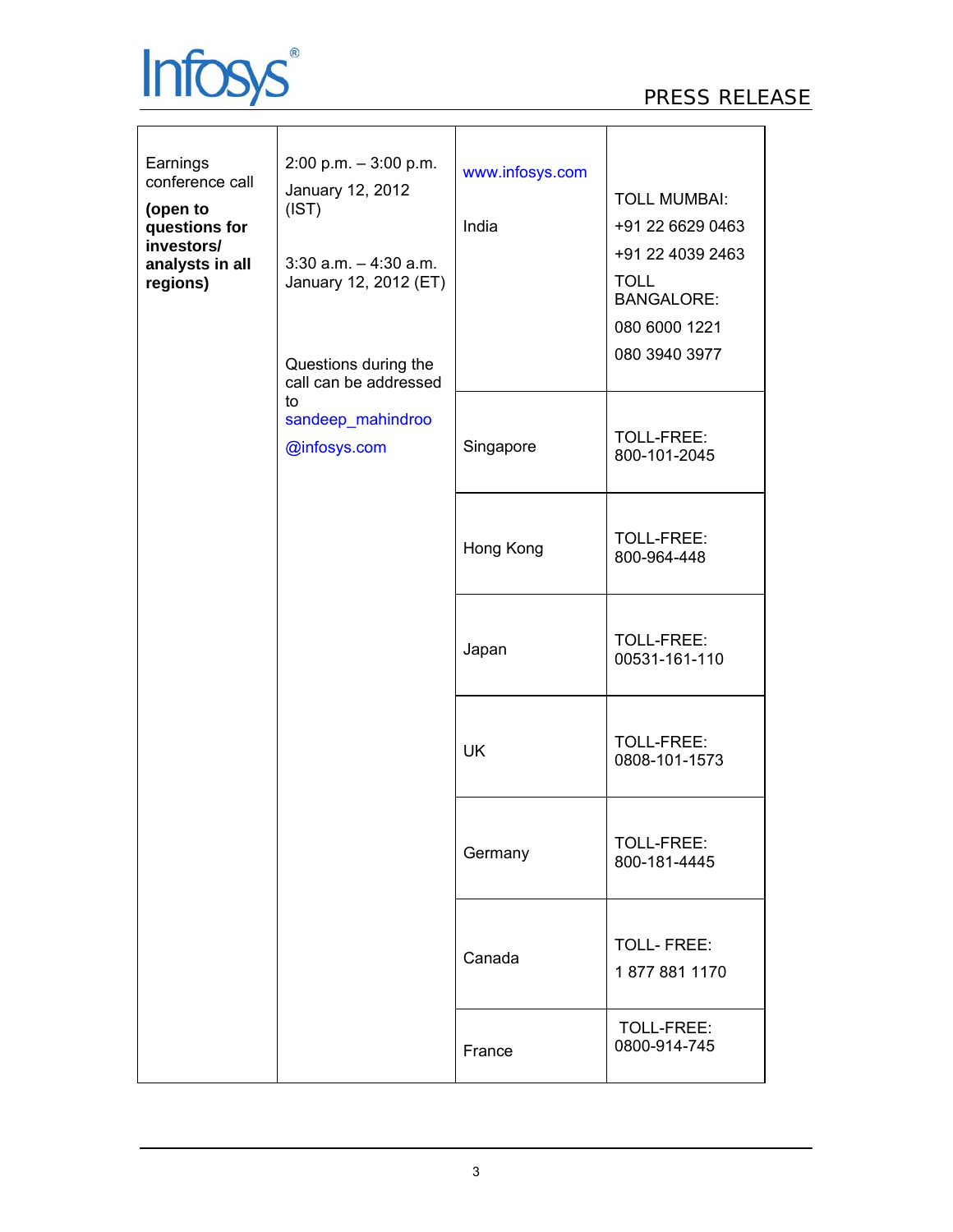

|                                                                                                       |                                                                                                                                                                                                      | <b>US</b>                                                   | TOLL-FREE:<br>1-866-746-2133<br>1-800-930-4048                                                                                                                                                                         |
|-------------------------------------------------------------------------------------------------------|------------------------------------------------------------------------------------------------------------------------------------------------------------------------------------------------------|-------------------------------------------------------------|------------------------------------------------------------------------------------------------------------------------------------------------------------------------------------------------------------------------|
| Replay of<br>conference call                                                                          | Through January 17,<br>2012                                                                                                                                                                          | www.infosys.com                                             | TOLL-FREE:<br>USA +1-877-344-<br>7529<br><b>INTERNATIONAL</b><br>TOLL:<br>+1-412-317-0088<br>TOLL, MUMBAI:<br>+91 22 6629 5929<br>+91-22-3065-1212<br>TOLL,<br><b>BANGALORE:</b><br>+91-80-3940-3988<br>Passcode:4636# |
| Earnings<br>conference call<br>(open to<br>questions for<br>investors/<br>analysts in all<br>regions) | 7:00 p.m. $-8:00$ p.m.<br>January 12, 2012<br>(IST)<br>$8:30$ a.m. $-9:30$ a.m.<br>January 12, 2012 (ET)<br>Questions during the<br>call can be addressed<br>to<br>sandeep_mahindroo<br>@infosys.com | www.infosys.com<br>India<br>Singapore<br>Hong Kong<br>Japan | TOLL, MUMBAI:<br>+91 22 6629 0463<br>+91 22 4039 2463<br>TOLL,<br><b>BANGALORE:</b><br>080 6000 1221<br>080 3940 3977<br>TOLL-FREE:<br>800-101-2045<br>TOLL-FREE:<br>800-964-448<br>TOLL-FREE:<br>00531-161-110        |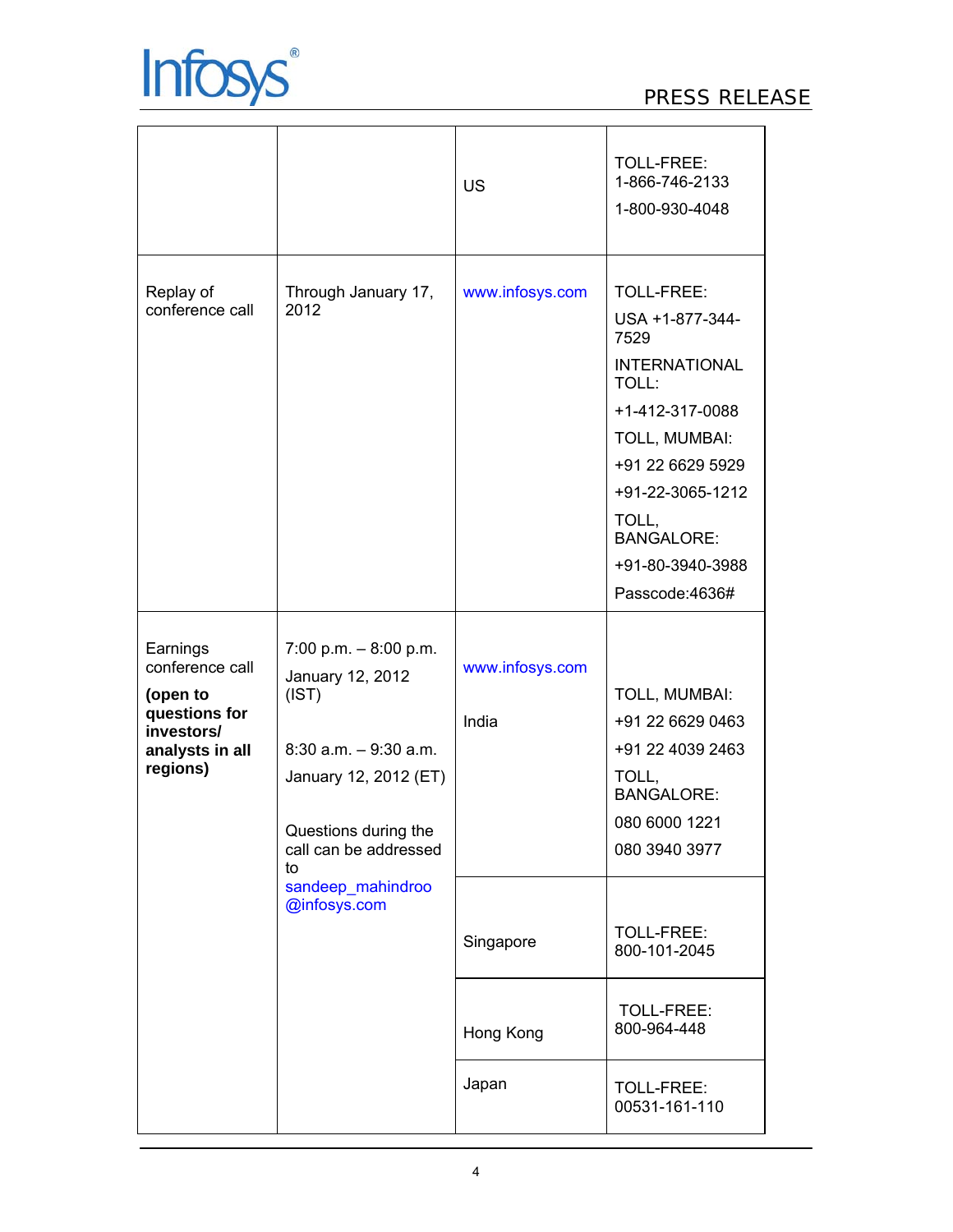

|                              |                             | <b>UK</b>       | TOLL-FREE:<br>0808-101-1573                                                                                                                                                                                            |
|------------------------------|-----------------------------|-----------------|------------------------------------------------------------------------------------------------------------------------------------------------------------------------------------------------------------------------|
|                              |                             | Germany         | TOLL-FREE:<br>800-181-4445                                                                                                                                                                                             |
|                              |                             | Canada          | <b>TOLL FREE:</b><br>18778811170                                                                                                                                                                                       |
|                              |                             | France          | TOLL-FREE:<br>0800-914-745                                                                                                                                                                                             |
|                              |                             | <b>US</b>       | TOLL-FREE:<br>1-866-746-2133<br>1-800-930-4048                                                                                                                                                                         |
| Replay of<br>conference call | Through January 17,<br>2012 | www.infosys.com | TOLL-FREE:<br>USA +1-877-344-<br>7529<br><b>INTERNATIONAL</b><br>TOLL:<br>+1-412-317-0088<br>TOLL, MUMBAI:<br>+91 22 6629 5929<br>+91 22 3065 1212<br>TOLL,<br><b>BANGALORE:</b><br>+91-80-3940-3988<br>Passcode:4637# |